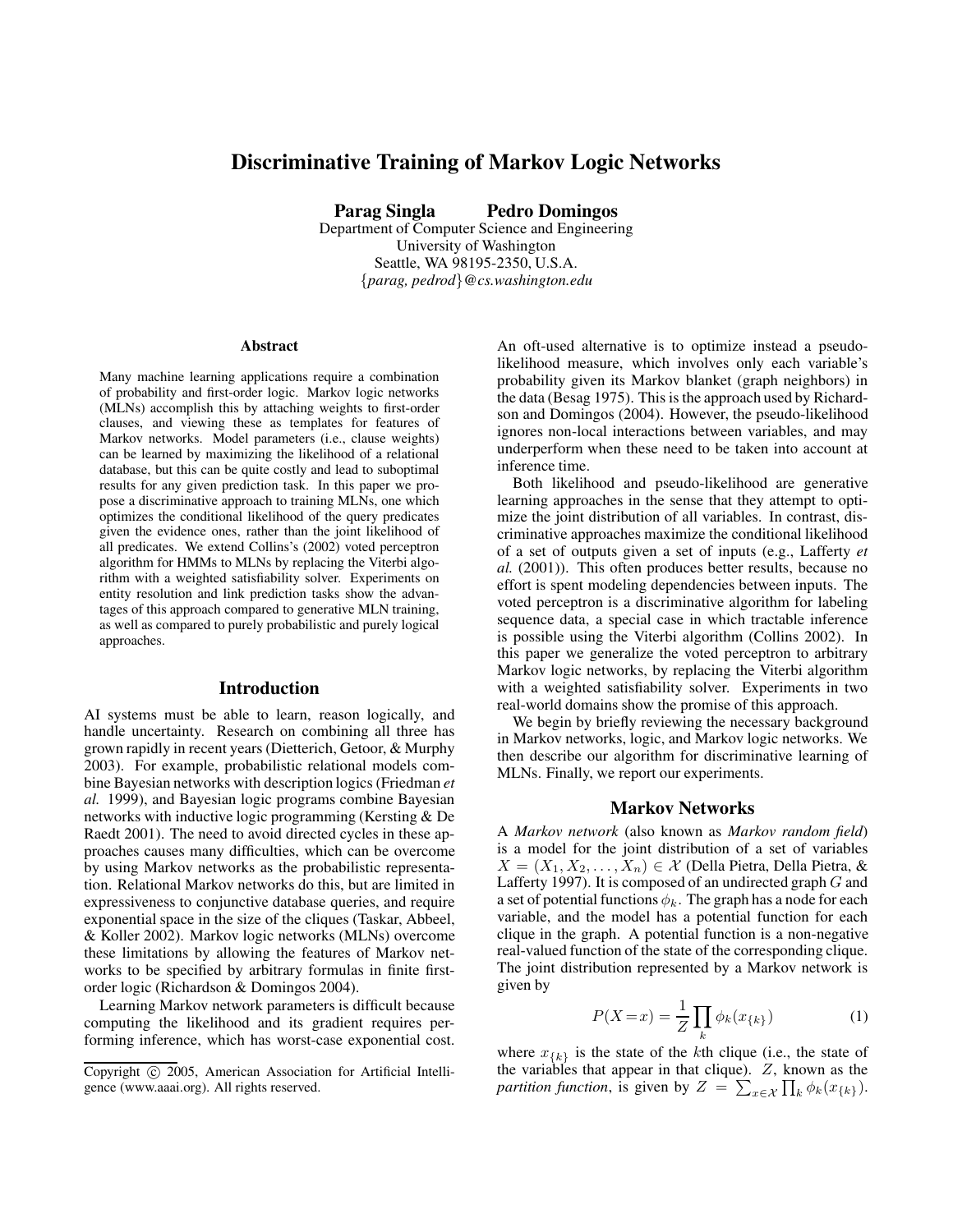Markov networks are often conveniently represented as *loglinear models*, with each clique potential replaced by an exponentiated weighted sum of features of the state, leading to

$$
P(X=x) = \frac{1}{Z} \exp\left(\sum_{j} w_j f_j(x)\right) \tag{2}
$$

A feature may be any real-valued function of the state. This paper will focus on binary features,  $f_i(x) \in \{0, 1\}$ . In the most direct translation from the potential-function form (Equation 1), there is one feature corresponding to each possible state  $x_{\{k\}}$  of each clique, with its weight being  $\log \phi_k(x_{\{k\}})$ . This representation is exponential in the size of the cliques. However, we are free to specify a much smaller number of features (e.g., logical functions of the state of the clique), allowing for a more compact representation than the potential-function form, particularly when large cliques are present. MLNs take advantage of this.

Maximum *a posteriori* (MAP) inference in Markov networks involves finding the most likely state of a set of query (output) variables given the state of a set of evidence (input) variables, and is NP-hard (Roth 1996). Conditional inference involves computing the distribution of the query variables given the evidence, and is #P-complete (Roth 1996). The most widely used approximate solution to this problem is Markov chain Monte Carlo (MCMC) (Gilks, Richardson, & Spiegelhalter 1996), and in particular Gibbs sampling, which proceeds by sampling each variable in turn given its Markov blanket (*i.e.*, its neighbors in the graph), and counting the fraction of samples that each variable is in each state.

### **First-Order Logic**

A *first-order knowledge base (KB)* is a set of sentences or formulas in first-order logic (Genesereth & Nilsson 1987). Formulas are constructed using four types of symbols: constants, variables, functions, and predicates. Constant symbols represent objects in the domain of interest (e.g., people: Anna, Bob, Chris, etc.). Variable symbols range over the objects in the domain. Function symbols (e.g., MotherOf) represent mappings from tuples of objects to objects. Predicate symbols represent relations among objects in the domain (e.g., Friends) or attributes of objects (e.g., Smokes). A *term* is any expression representing an object in the domain. It can be a constant, a variable, or a function applied to a tuple of terms. For example, Anna, x, and GreatestCommonDivisor(x, y) are terms. An *atomic formula* or *atom* is a predicate symbol applied to a tuple of terms (e.g., Friends(x, MotherOf(Anna))). A *ground term* is a term containing no variables. A *ground atom* or *ground predicate* is an atomic formula all of whose arguments are ground terms. Formulas are recursively constructed from atomic formulas using logical connectives and quantifiers. A *positive literal* is an atomic formula; a *negative literal* is a negated atomic formula. A KB in *clausal form* is a conjunction of *clauses*, a clause being a disjunction of literals. A *possible world* or *Herbrand interpretation* assigns a truth value to each possible ground atom. In finite domains, firstorder KBs can be *propositionalized* by replacing each universally (existentially) quantified formula with a conjunction (disjunction) of all its groundings.

A central (and NP-complete) problem in logic is that of determining if a KB (usually in clausal form) is *satisfiable*, i.e., if there is an assignment of truth values to ground atoms that makes the KB true. One approach to this problem is stochastic local search, exemplified by the WalkSat solver (Selman, Kautz, & Cohen 1996). Beginning with a random truth assignment, WalkSat repeatedly flips the truth value of either (a) an atom that maximizes the number of satisfied clauses, or (b) a random atom in an unsatisfied clause. WalkSat is able to solve hard instances of satisfiability with hundreds of thousands of variables in minutes. Many firstorder problems (e.g., planning) can be solved efficiently by propositionalizing them and applying a satisfiability solver. The *weighted satisfiability* problem is a variant of satisfiability where each clause has an associated weight, and the goal is to maximize the sum of the weights of satisfied clauses. MaxWalkSat is a direct extension of WalkSat to this problem (Kautz, Selman, & Jiang 1997).

## **Markov Logic Networks**

A first-order KB can be seen as a set of hard constraints on the set of possible worlds: if a world violates even one formula, it has zero probability. The basic idea in MLNs is to soften these constraints: when a world violates one formula in the KB it is less probable, but not impossible. The fewer formulas a world violates, the more probable it is. Each formula has an associated weight that reflects how strong a constraint it is: the higher the weight, the greater the difference in log probability between a world that satisfies the formula and one that does not, other things being equal.

**Definition 1** *(Richardson & Domingos 2004) A Markov logic* network L is a set of pairs  $(F_i, w_i)$ , where  $F_i$  is a *formula in first-order logic and* w<sup>i</sup> *is a real number. Together with a finite set of constants*  $C = \{c_1, c_2, \ldots, c_{|C|}\},\$ *it defines a Markov network*  $M_{L,C}$  *(Equations 1 and 2) as follows:*

- *1.*  $M_{L,C}$  *contains one binary node for each possible grounding of each predicate appearing in* L*. The value of the node is 1 if the ground predicate is true, and 0 otherwise.*
- *2.* ML,C *contains one feature for each possible grounding of each formula* F<sup>i</sup> *in* L*. The value of this feature is 1 if the ground formula is true, and 0 otherwise. The weight of the feature is the*  $w_i$  *associated with*  $F_i$  *in*  $L$ *.*

Thus there is an edge between two nodes of  $M_{L,C}$  iff the corresponding ground predicates appear together in at least one grounding of one formula in L. An MLN can be viewed as a *template* for constructing Markov networks. From Definition 1 and Equations 1 and 2, the probability distribution over possible worlds  $x$  specified by the ground Markov network  $M_{L,C}$  is given by

$$
P(X=x) = \frac{1}{Z} \exp\left(\sum_{i=1}^{F} w_i n_i(x)\right)
$$
 (3)

where F is the number formulas in the MLN and  $n_i(x)$  is the number of true groundings of  $F_i$  in x. As formula weights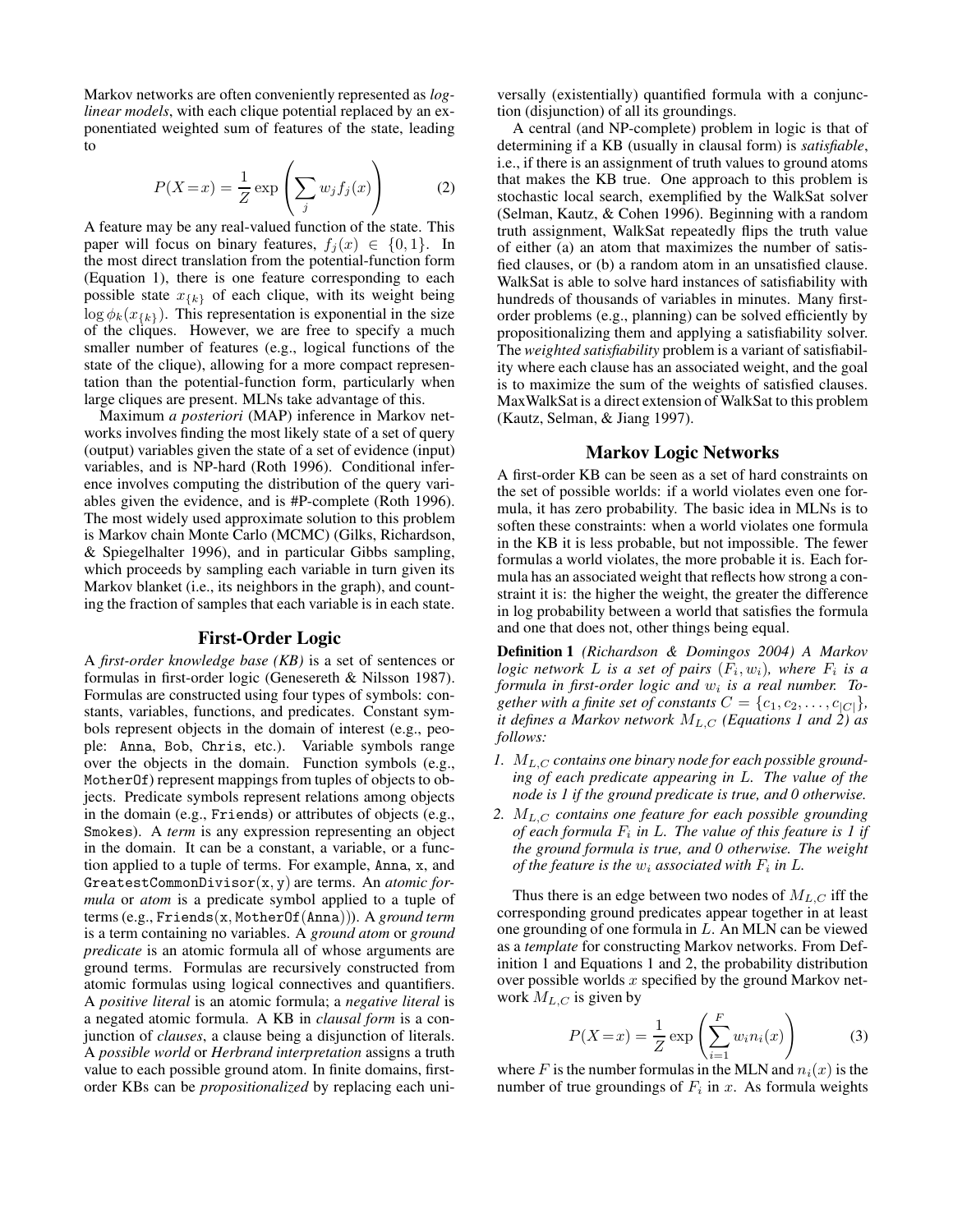increase, an MLN increasingly resembles a purely logical KB, becoming equivalent to one in the limit of all infinite weights.

In this paper we will focus on MLNs whose formulas are function-free clauses and assume domain closure, ensuring that the Markov networks generated are finite (Richardson & Domingos 2004). In this case, the groundings of a formula are formed simply by replacing its variables with constants in all possible ways. For example, if  $C = \{\text{Anna}, \text{Bob}\},\$ the formula  $\forall x$  Smokes(x)  $\Rightarrow$  Cancer(x) in the MLN L yields the features Smokes(Anna)  $\Rightarrow$  Cancer(Anna) and Smokes(Bob)  $\Rightarrow$  Cancer(Bob) in the ground Markov network  $M_{L,C}$  (or ¬Smokes(Anna)  $\vee$  Cancer(Anna) and ¬Smokes(Bob) ∨ Cancer(Bob) in clausal form). See Richardson and Domingos (2004, Table II) for details.

### **Learning MLNs**

### **Generative Training**

MLN weights can be learned generatively by maximizing the likelihood of a relational database (Equation 3). (A closed-world assumption is made, whereby all ground atoms not in the database are assumed false.) The gradient of the log-likelihood with respect to the weights is

$$
\frac{\partial}{\partial w_i} \log P_w(X = x) = n_i(x) - \sum_{x'} P_w(X = x') n_i(x') \tag{4}
$$

where the sum is over all possible databases  $x'$ , and  $P_w(X =$  $x'$ ) is  $P(X = x')$  computed using the current weight vector  $w = (w_1, \ldots, w_i, \ldots)$ . In other words, the *i*th component of the gradient is simply the difference between the number of true groundings of the ith formula in the data and its expectation according to the current model. Unfortunately, computing these expectations requires inference over the model, which can be very expensive. Most fast numeric optimization methods (e.g., conjugate gradient with line search, L-BFGS) also require computing the likelihood itself and hence the partition function  $Z$ , which is also intractable. Although inference can be done approximately using Markov chain Monte Carlo, Richardson and Domingos (2004) found this to be too slow. Instead, they maximized the pseudo-likelihood of the data, an alternative measure widely used in areas like spatial statistics, social networks and natural language (Besag 1975). If  $x$  is a possible world (relational database) and  $x_l$  is the *l*th ground atom's truth value, the pseudo-log-likelihood of  $x$  given weights  $w$ is

$$
\log P_w^*(X = x) = \sum_{l=1}^n \log P_w(X_l = x_l | MB_x(X_l)) \quad (5)
$$

where  $MB_x(X_l)$  is the state of  $X_l$ 's Markov blanket in the data (i.e., the truth values of the ground atoms it appears in some ground formula with). Computing the pseudolikelihood and its gradient does not require inference, and is therefore much faster. However, the pseudo-likelihood parameters may lead to poor results when inference across non-neighboring variables is required.

#### **Discriminative Training**

In many applications, we know *a priori* which predicates will be evidence and which ones will be queried, and the goal is to correctly predict the latter given the former. If we partition the ground atoms in the domain into a set of evidence atoms X and a set of query atoms Y , the *conditional likelihood* of Y given X is

$$
P(y|x) = \frac{1}{Z_x} \exp\left(\sum_{i \in F_Y} w_i n_i(x, y)\right)
$$

$$
= \frac{1}{Z_x} \exp\left(\sum_{j \in G_Y} w_j g_j(x, y)\right)
$$
(6)

where  $F_Y$  is the set of all MLN clauses with at least one grounding involving a query atom,  $n_i(x, y)$  is the number of true groundings of the ith clause involving query atoms,  $G_Y$  is the set of ground clauses in  $M_{L,C}$  involving query atoms, and  $g_i(x, y) = 1$  if the jth ground clause is true in the data and 0 otherwise. When some variables are "hidden" (i.e., neither query nor evidence) the conditional likelihood should be computed by summing them out, but for simplicity we treat all non-evidence variables as query variables. The gradient of the conditional log-likelihood (CLL) is

$$
\frac{\partial}{\partial w_i} \log P_w(y|x) = n_i(x, y) - \sum_{y'} P_w(y'|x) n_i(x, y')
$$

$$
= n_i(x, y) - E_w[n_i(x, y)] \tag{7}
$$

As before, computing the expected counts  $E_w[n_i(x, y)]$  is intractable. However, they can be approximated by the counts  $n_i(x, y_w^*)$  in the MAP state  $y_w^*(x)$ . This will be a good approximation if most of the probability mass of  $P_w(y|x)$  is concentrated around  $y_w^*(x)$ . Computing the gradient of the CLL now requires only MAP inference to find  $y_w^*(x)$ , which is much faster than the full conditional inference for  $E_w[n_i(x, y)]$ . (If the training database is broken up into separate examples, an MAP inference per example is performed.) This approach was used successfully by Collins (2002) in the special case of a Markov network (and hence of an MLN) where the query nodes form a linear chain. In this case, the MAP state can be found in polynomial time using the Viterbi algorithm, a form of dynamic programming (Rabiner 1989). Collins's *voted perceptron* algorithm initializes all weights to zero, performs  $T$  iterations of gradient ascent using the approximation above, and returns the parameters averaged over all iterations,  $w_i = \sum_{t=1}^{T} w_{i,t}/T$ . The parameter averaging helps to combat overfitting.  $T$  is chosen using a validation subset of the training data.

Generalizing this solution to arbitrary MLNs requires replacing the Viterbi algorithm with a general-purpose algorithm for MAP inference in MLNs. The form of Equation 6 suggests a solution. Since  $y_w^*(x)$  is the state that maximizes the sum of the weights of the satisfied ground clauses, it can be found using the MaxWalkSat solver (see the section on logic). Given an MLN and set of evidence atoms, the KB to be passed to MaxWalkSat is formed by constructing all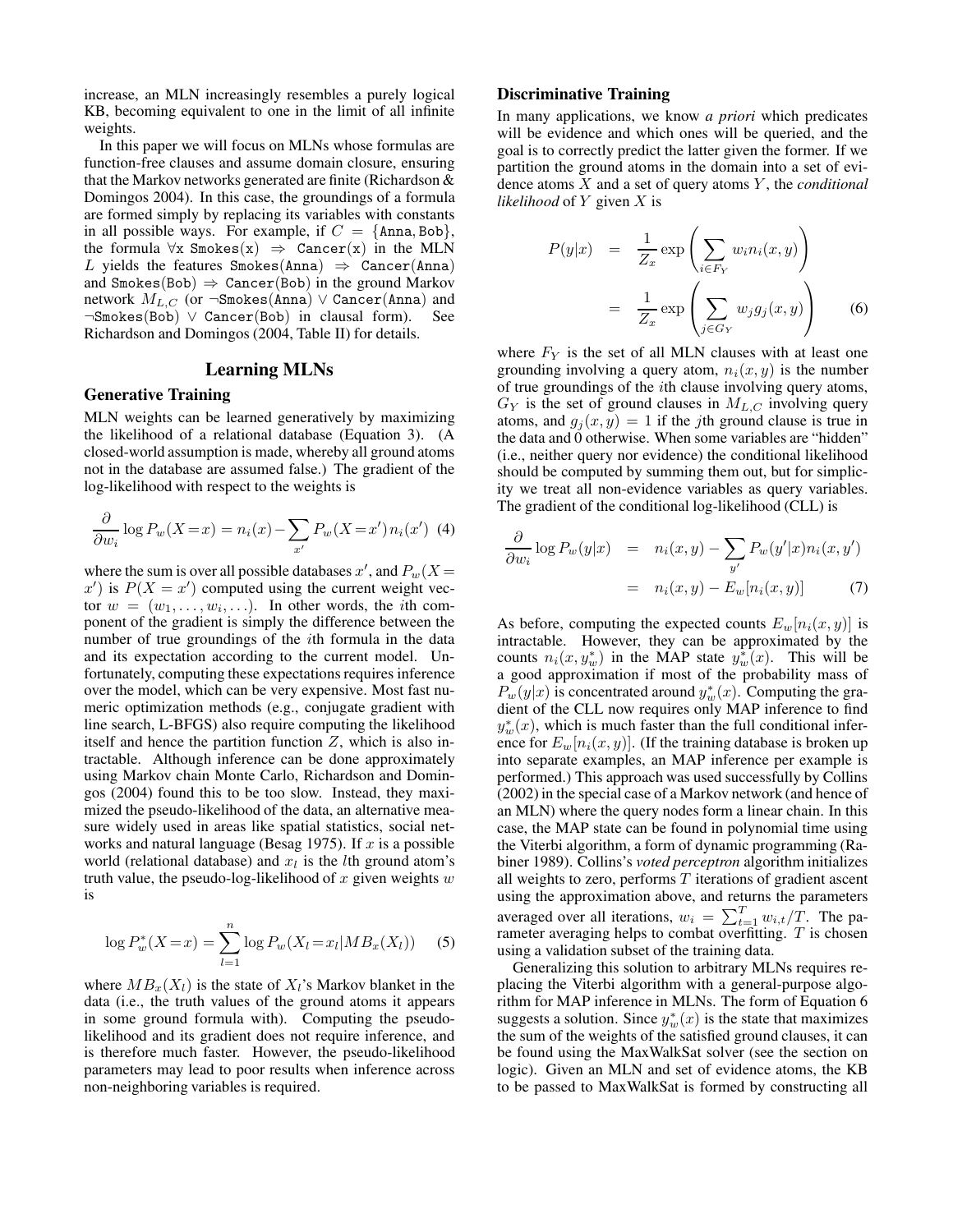groundings of clauses in the MLN involving query atoms, replacing the evidence atoms in those groundings by their truth values, and simplifying. When hidden variables are present, the algorithm of Richardson and Domingos (2004, Table III) is used. (In practice, it is often convenient to make a closed world assumption on the evidence predicates, whereby all ground predicates not explicitly listed in the evidence database are assumed false.)

Unlike the Viterbi algorithm, MaxWalkSat is not guaranteed to find the global MAP state. This is a potential additional source of error in the weight estimates produced. The quality of the estimates can be improved by running a Gibbs sampler starting at the state returned by MaxWalkSat, and averaging counts over the samples. If the  $P_w(y|x)$  distribution has more than one mode, doing multiple runs of MaxWalkSat followed by Gibbs sampling may also be useful. In the limit, this is equivalent to computing the expected counts exactly, which gives us a straightforward way of trading off computational cost and accuracy of estimates.

MaxWalkSat assumes that all weights are positive, while learning can produce negative weights. However, it is easily shown that a formula with a negative weight in a grounded MLN is equivalent to its negation with the symmetric weight. We thus perform this conversion, if necessary, before passing a ground network to MaxWalkSat. The negation of a clause  $\bigvee_{i=1}^{n} L_i$ , where  $L_i$  is a literal, is  $\bigwedge_{i=1}^{n} \neg L_i$ , a conjunction of n unit clauses. If the original clause's weight is w, we assign a weight of  $-w/n$  to each of these unit clauses.

A step of gradient ascent consists of setting  $w_{i,t}$  =  $w_{i,t-1} + \eta \frac{\partial}{\partial w_i} \log P_w(y|x)|_{w_{t-1}}$ . The original voted perceptron algorithm uses a learning rate of  $\eta = 1$ . In the generalized version, we have found it useful to set this value using a validation set, as is typically done. Weights are initialized to the corresponding clauses' log odds of being true in the data; this tends to produce faster convergence. (Because the optimization problem is convex, the initial state does not affect the solution found.)

### **Experiments**

#### **Databases**

We carried out experiments on two publiclyavailable databases: the UW-CSE database used by Richardson and Domingos (2004) (available at http://www.cs.washington.edu/ai/mln), and McCallum's Cora database of computer science citations as segmented by Bilenko and Mooney (2003) (available at http://www.cs.utexas.edu/users/ml/riddle/data/cora.tar.gz).

The UW-CSE domain consists of 22 predicates and 1158 constants divided into 10 types.<sup>1</sup> Types include: publication, person, course, etc. Predicates include: Student(person), Professor(person), AdvisedBy(person1, person2), TaughtBy(course, person, quarter), Publication (paper, person) etc. Using typed variables, the total number of possible ground atoms is 4,055,575. The database

contains a total of 3212 tuples (true ground atoms, with the remainder assumed false). We used the hand-coded knowledge base provided with it, which includes 94 formulas stating regularities like: each student has at most one advisor; if a student is an author of a paper, so is her advisor; etc. Notice that these statements are not always true, but are typically true. The task is to predict who is whose advisor from information about coauthorships, classes taught, etc. More precisely, the query atoms are all groundings of AdvisedBy(person1, person2), and the evidence atoms are all groundings of all other predicates except Student(person) and Professor(person), corresponding to the "Partial Information" scenario in Richardson and Domingos (2004).

The Cora database is a collection of 1295 different citations to computer science research papers. We cleaned it up by correcting some labels and filling in missing values. This cleaned-up version contains references to 132 different research papers. We used the author, venue, and title fields. The goal is to de-duplicate citations, authors and venues (i.e., to determine which pairs of citations, author fields, and venue fields refer to the same underlying paper, author and venue, respectively). We thus defined the equality predicates SameCitation(citation1, citation2), SameAuthor(author1, author2), and SameVenue (venue1, venue2). We also defined an equality predicate for each pair of title field values, i.e., SameTitle (title1, title2). For each field, we defined six predicates testing whether the cosine TF-IDF similarity score (Salton & McGill 1983) of two field values lies in a particular range (0, 0–0.2, 0.2–0.4, etc.). For example, TitleTFIDF.4(title1, title2) is true if the titles title1 and title2 have a TF-IDF score in the range (0.2, 0.4], and false otherwise. The TFIDF predicates can be computed directly from the data, and their groundings are the evidence atoms. At inference time, all equality predicates are unknown; we hand-labeled them for training and testing purposes (except for SameCitation, which was provided in the original database). Using typed variables, the total number of possible ground atoms is 401,552. The database contained a total of 82,026 tuples (true ground atoms). We hand-coded a KB for this domain, consisting of 46 clauses stating regularities like: if two citations are the same, their authors, venues, etc., are the same, and vice-versa; if two fields have a high TF-IDF score, they are the same; etc. While these are not valid as categorical logical statements, they capture important probabilistic relationships when incorporated with weights into an MLN.

#### **Systems**

We compared three versions of MLN weight learning, applied to the formulas in the hand-coded KB: the voted perceptron algorithm with MaxWalkSat inference, as described in the previous section (MLN(VP)); maximum likelihood using MC-MLE, as described in Richardson and Domingos (2004) (MLN(ML)); and pseudo-likelihood, as described in Richardson and Domingos (2004) (MLN(PL)). In addition, we compared MLN learning with a pure ILP approach (CLAUDIEN (De Raedt & Dehaspe 1997) (CL)), a

<sup>&</sup>lt;sup>1</sup>We added the equality predicates that were missing from the original database.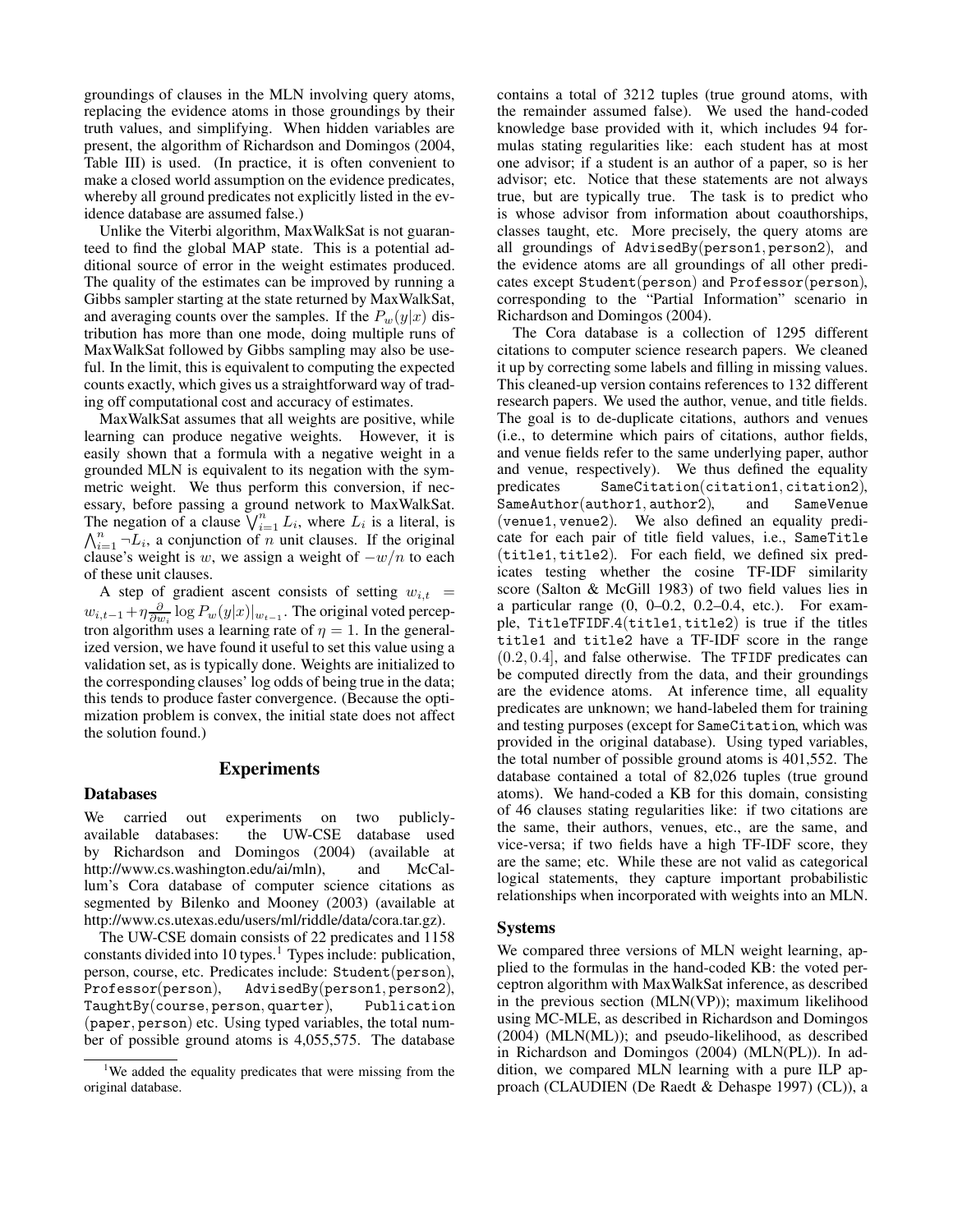pure knowledge-based approach (the hand-coded KB (KB)), and two pure probabilistic approaches: naive Bayes (NB) (Domingos & Pazzani 1997) and Bayesian networks (BN) (Heckerman, Geiger, & Chickering 1995).

In MLN(VP) training, we used a single run of MaxWalk-Sat during each learning iteration. In the UW-CSE domain we used  $\eta = 0.001$  and  $T = 200$ . In Cora we used  $\eta = 5 \times 10^{-7}$  and  $T = 100$ . (Cora has a much larger number of query predicates than UW-CSE, necessitating the use of a much smaller learning rate.) Following Richardson and Domingos (2004), we trained MLN(PL) and MLN(ML) using L-BFGS with a zero-centered Gaussian prior. We used Gibbs sampling to approximate the function value and gradient for MLN(ML). Running it to convergence was found to be too slow for the learning to complete in any practical amount of time. A single inference did not satisfy the convergence criteria even when run for more than 24 hours. To obtain the estimates in a reasonable time, we limited each Gibbs sampling inference to at most 50,000 passes for burnin and 500,000 passes for mixing. The total learning time was limited to a maximum of three days. For inference in all the MLN systems, we used a single run of MaxWalkSat to compute the MAP truth values of non-evidence atoms, followed by Gibbs sampling to compute their conditional probabilities given the evidence.

We used the same settings for CLAUDIEN as Richardson and Domingos, and let CLAUDIEN run for 24 hours on a Sun Blade 1000 workstation.<sup>2</sup>

In the UW-CSE domain, we used the algorithm of Richardson and Domingos (2004) to construct attributes for the naive Bayes and Bayesian network learners. Following Richardson and Domingos, we tried using order-1 and order-1+2 attributes, and report the best results. In the Cora domain, we used the evidence predicates as attributes (i.e., we predicted whether two fields values are the same from their TF-IDF similarity scores; for the citations, evidence values from all the corresponding fields were used as attributes.).

### **Methodology**

In the UW-CSE domain, we used the same leave-one-areaout methodology as Richardson and Domingos (2004). In the Cora domain, we performed eight-fold cross-validation, ensuring that no true set of matching records was split between folds, to avoid train-test set contamination. For each system on each test set, we measured the conditional loglikelihood (CLL) and area under the precision-recall curve (AUC) for the query predicate. The advantage of the CLL is that it directly measures the quality of the probability estimates produced. The advantage of the AUC is that it is insensitive to the large number of true negatives (i.e., ground atoms that are false and predicted to be false). The CLL of a query predicate is the average over all its groundings of the ground atom's log-probability given the evidence. The precision-recall curve for a predicate is computed by varying the threshold CLL above which a ground atom is predicted to be true. We computed the standard deviations of the AUCs using the method of Richardson and Domingos

Table 1: Experimental results on the UW-CSE database.

| System    | CLL.               | <b>AUC</b>        |  |  |
|-----------|--------------------|-------------------|--|--|
| MLN(VP)   | $-0.033\pm0.003$   | $0.295 + 0.022$   |  |  |
| MLN(ML)   | $-0.063 \pm 0.004$ | $0.077 \pm 0.011$ |  |  |
| MLN(PL)   | $-0.034\pm0.003$   | $0.232 \pm 0.024$ |  |  |
| KB        | $-0.053 \pm 0.004$ | $0.114 \pm 0.004$ |  |  |
| CL.       | $-0.693 \pm 0.000$ | $0.006 \pm 0.000$ |  |  |
| <b>NB</b> | $-1.237\pm0.035$   | $0.065 \pm 0.000$ |  |  |
| <b>BN</b> | $-0.046 \pm 0.002$ | $0.020 \pm 0.000$ |  |  |

(2004). To obtain probabilities from CL and KB (required to compute CLLs and AUCs) we treated CLAUDIEN's output and the hand-coded KBs as MLNs with all equal infinite weights. We smoothed all probabilities for all systems as in Richardson and Domingos (2004).

#### **Results**

The results on the UW-CSE domain are shown in Table 1. MLNs with discriminative training clearly outperform all the other approaches. The poor results of MLN(ML) are attributable to the fact that learning using non-converged chains of Gibbs sampling produces parameters which are far from optimal. MLN(PL) is only marginally worse than MLN(VP) on CLL but loses substantially on AUC. Purely logical and purely probabilistic approaches all give poor results.

The results on Cora are shown in Table 2. Again, MLNs with discriminative training outperform the other approaches. The performance of MLN(ML) is very poor due to the non-convergence of Gibbs sampling. MLN(PL) performs much worse than MLN(VP) on both CLL and AUC. The purely logical KB performs very poorly. CL performs better than KB, but still much worse than MLN(VP). Among the probabilistic approaches, BN performs marginally better than MLN(VP) on CLL on predicting citations, but significantly worse on AUC. On authors and venues, MLN(VP) outperforms all other approaches on both CLL and AUC.

### **Conclusion**

Markov logic networks are a powerful combination of logic and probability. In this paper we developed an algorithm for discriminative learning of MLN parameters by combining the voted perceptron with a weighted satisfiability solver, and we verified experimentally that this approach outperforms generative learning.

Directions for future work include discriminative learning of MLN structure (cf. (McCallum 2003)), maximum-margin learning of MLN parameters (cf. (Taskar *et al.* 2004)), extensions of MaxWalkSat, and further application of MLNs to entity resolution, link prediction and other problems.

# **Acknowledgments**

This research was partly supported by ONR grant N00014- 02-1-0408 and by a Sloan Fellowship awarded to the second author.

<sup>&</sup>lt;sup>2</sup>CLAUDIEN only runs on Solaris machines.